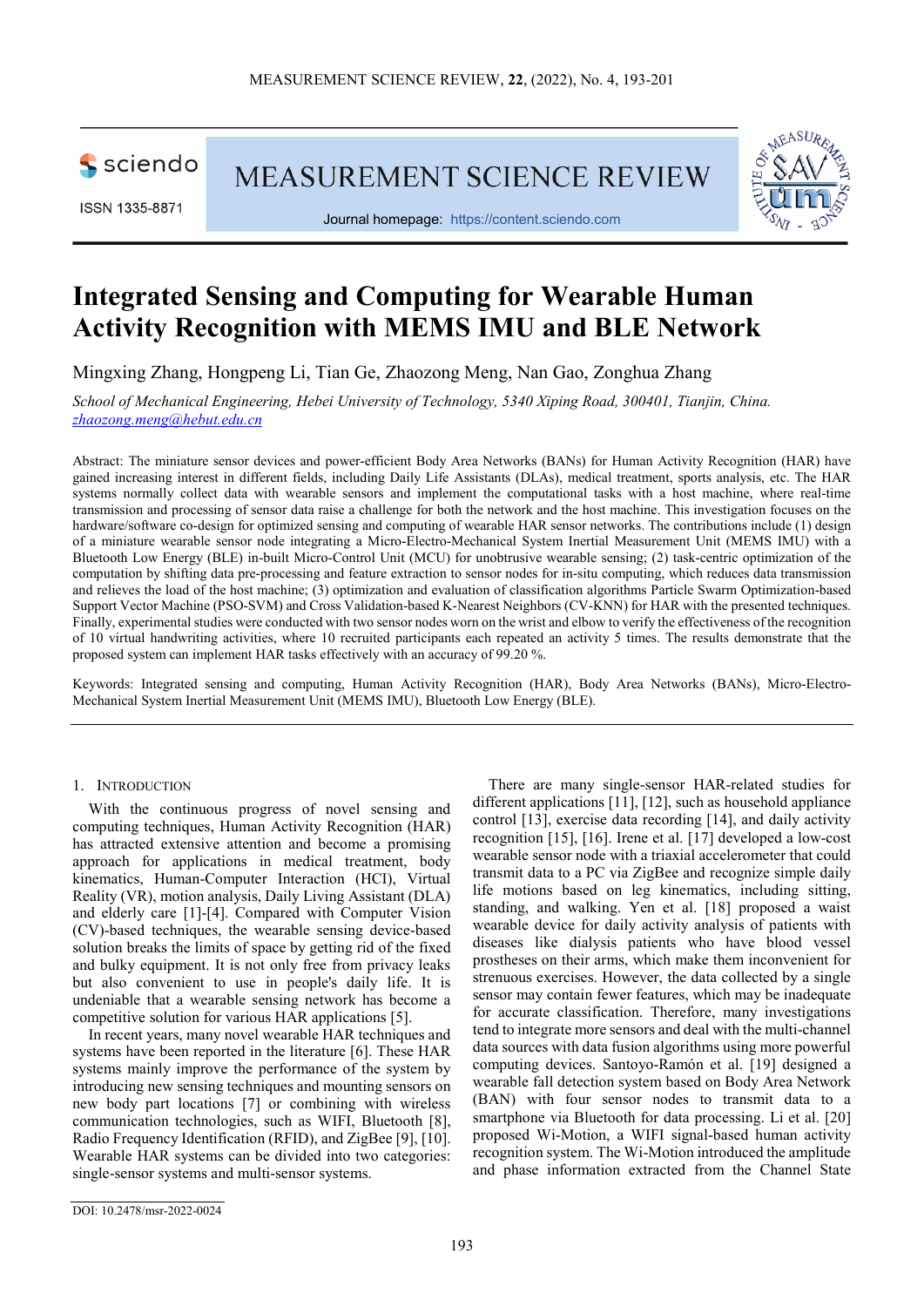Information (CSI) sequence and eventually obtained an average accuracy of 96.6% for the recognition of 5 typical human activities in a Line-of-Sight (LoS) environment. A Multi-sensor system usually improves the recognition accuracy at the cost of increasing the computational complexity [21]. Reducing the computational complexity has been a common challenge for multi-sensor HAR systems.



Fig.1. Diagram of algorithmic flow for HAR.

The optimization of data processing and decision-making algorithms has been considered an effective way of improving the performance of HAR. As shown in Fig.1., HAR functions mainly include four steps: data collection, data segmentation, feature extraction, and classification. The improvement towards an optimized HAR algorithm mainly focuses on the steps of feature extraction and classification.

Hsu et al. [22] utilized the nonparametric weighted feature extraction algorithm and the Principal Component Analysis (PCA) to reduce the dimensions of features, which can achieve a recognition accuracy of 98.23 % for 10 common domestic activities. Tian et al. [23] used a hybrid feature selection method based on Game Theory-based Feature Selection (GTFS) and Binary Firefly Algorithm (BFA) to optimize the feature set and classification parameters and used the kernel extreme learning machine as the classifier, which resulted in a robust system. Hassan et al. [24] proposed a smartphone inertial sensors-based HAR system, which used Kernel Principal Component Analysis (KPCA) and Linear Discriminant Analysis (LDA) for further processing of the features, and used Deep Belief Networks (DBN) to train the features for recognition. The performance is better than normal Artificial Neural Networks (ANNs). In addition, there are many related investigations of algorithm optimization for HAR [25]-[29]. Although the algorithm optimization can improve the accuracy of HAR, it may increase the computational complexity which eventually introduces a heavier load for the host machines.

Wearable HARs have made significant progress in both sensing devices and algorithms, but they still face technical challenges. Firstly, the sensor nodes are usually bulky for wearable applications, which may affect people's daily activities; Secondly, the sensor nodes normally send raw data to a host PC for further processing, which requires high throughput of wireless communication; Thirdly, the data fusion, feature extraction, and classification algorithms may introduce computational load to the host PC and jeopardize its real-time performance. Therefore, the investigations of optimized sensing and computing of wearable systems for unobtrusive activity recognition become the trend of HAR.

Motivated by the above technical challenges, the work of this investigation focuses on the following technical issues: Firstly, a technical solution for miniaturized wireless sensor nodes by integrating MEMS IMU and Bluetooth Low Energy (BLE) to constitute a BAN system for unobtrusive HAR; Secondly, the optimization of the computational resources by allocating in-situ pre-processing and feature extraction to the sensor nodes, which relieves the burden of both the data transmission of BAN and the computation of host PC; Thirdly, the investigation of Particle Swarm Optimizationbased Support Vector Machine (PSO-SVM) and Cross Validation-based K-Nearest Neighbors (CV-KNN) for the classification of human activities.

The rest of this article is structured as follows: Section II presents the design of the proposed wearable HAR system including the hardware module design and computational resource allocation; Section III describes the proposed data processing algorithm for HAR; Section IV gives the experimental studies to verify the proposed solutions, and the conclusion is drawn in Section V.

#### 2. SYSTEM DESIGN: SENSOR NODES AND WIRELESS BAN

The schematic of the wearable BAN for HAR is shown in Fig.2. Multiple wearable sensor nodes constitute the BAN for data collection via BLE, and the data is transmitted to a host PC for further processing and classification. This section describes the design of the proposed sensor nodes and the corresponding computational resource optimization.



Fig.2. Schematic of BLE-based BAN for HAR.

# *A. Hardware design of the sensor nodes*

The proposed sensor nodes consist of a MEMS IMU MPU6050, a BLE in-built MCU NRF52832, and a coin battery. As shown in Fig.3., the main controller NRF52832 is a System-on-Chip (SoC) device with a 64 MHz Cortex-M4 core and an in-built BLE module sized 6.0×6.0 mm. The MPU6050 is a MEMS IMU which outputs triaxial acceleration and triaxial angular rate sized 4.0×4.0 mm. The MCU implements the data collection and pre-processing, and transmits the processed data to the host PC via BLE. The components are assembled on an FR4 substrate with a thickness of 0.8 mm and a size of  $4.3 \times 3.5$  cm.



Fig.3. Wearable sensor nodes with BLE.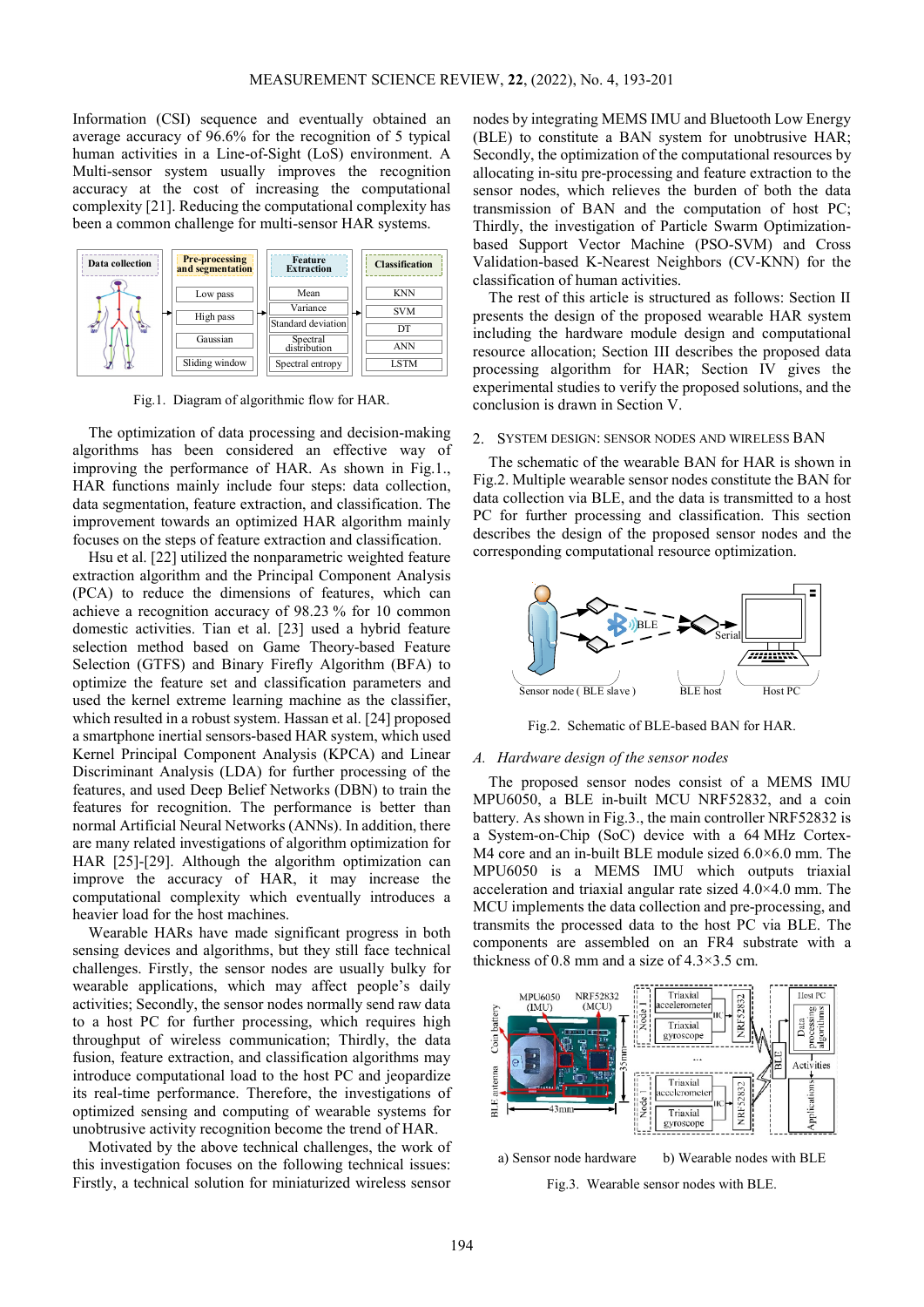#### *B. Optimization of computational resource*

Since the transmission of raw sensor data to the host PC may introduce a load for both the communication network and the host PC, it is a promising way to allocate part of the computational tasks to the sensor nodes. Normally, the computation can be separated into three steps: preprocessing, feature extraction and processing, and decision making for classification. Since the former two steps both handle the raw sensor data, they are usually time-consuming. It also takes time to transmit the raw data to a host PC. However, the decision-making dealing with the limited number of features may be a lightweight computation.



Fig.4. Optimization of computational resources.

As shown in Fig.4., this investigation introduces an integrated sensing and computing technique, which allocates the computation tasks of pre-processing and feature extraction to the sensor nodes. Then, the limited data of features can be transmitted to the host PC via BLE for classification and application-specific tasks. By taking advantage of the limited computational resources of MCU, the time-consuming data transmission can be eliminated and the computation load of the host PC can be alleviated by distributing the computational tasks to the sensor nodes.

# 3. DATA PROCESSING ALGORITHMS FOR WEARABLE HAR

The raw data obtained from the MEMS IMU are triaxial acceleration and triaxial angular rate. To make use of the data streaming for activity recognition, the algorithm flow shown in Fig.5. is proposed.



Fig.5. The data processing flowchart for HAR.

The sensor data acquisition is executed with a sampling rate of 100 Hz, followed by data filtering, data segmentation, feature extraction, feature data standardization, and feature dimensionality reduction. The final step is a feature-based classification for the decision-making of activity recognition.

# *A. Data pre-processing*

# *A.1. Sensor calibration*

For MEMS IMUs, bias error and random noise are the main factors that are harmful to the performance of HAR. Therefore, the correction of bias and cancellation of random error is conducted in the preprocessing. The models of bias and random error for the triaxial acceleration and triaxial angular rate can be described as follows[30]:

$$
a_r(i) = f(a(i), g) + a_b(i) + n_a
$$
 (1)

$$
\omega_r(i) = \omega(i) + \omega_b(i) + n_w \tag{2}
$$

where  $a_r(i)$  and  $\omega_r(i)$  are the accelerometer and gyroscope measurements,  $a(i)$  and  $\omega(i)$  are the ideal measurements without errors,  $a_b(i)$  and  $\omega_b(i)$  are the biases,  $n_a$  and  $n_w$  are the random noises. In equation (1), *f(a(i),g)* denotes the force the accelerometer measures, where *g* is the gravitational acceleration. For HAR applications, denoising is not a key factor determining the performance. Therefore, lightweight denoising algorithms are expected to decrease the computational load. In this investigation, a static calibration is employed to deal with the bias. The sensor is put in a static state to collect 500 samples of triaxial acceleration and triaxial angular rate for the calibration of bias. To suppress the impact of random error, a moving average filter is employed for each data sample.

#### *A.2. Moving average filter for noise cancellation*

To reduce the influence of random noise in the sensor data acquisition, the moving average filter is employed to improve the quality of data. The calculation of the moving average filter is:

$$
X(n) = \frac{x(n) + x(n+1) + \dots + x(n+N-1)}{N}
$$
 (3)

The selection of N is a critical issue, as a too-large *N* will cause data distortion and jeopardize the features of the data, and a too-small *N* may not be able to effectively remove the noise. Through repeated experimental verifications, the selected window size *N* is set to 5.

## *A.3. Data segmentation*

Since the input data for human activity recognition is a continuous time-series signal, an appropriate length of the sliding window should be selected for further feature extraction and classification.

The selection of the window size is also critical for further data processing. When the window size is too small, it can hardly incorporate enough information to recognize the activities. When the window size is too large, it may cause serious delays that are unacceptable for the real-time requirements of HAR applications. In this investigation, a sliding window with a length of 100 sampling points and 50 % overlap is selected to segment the continuous signal.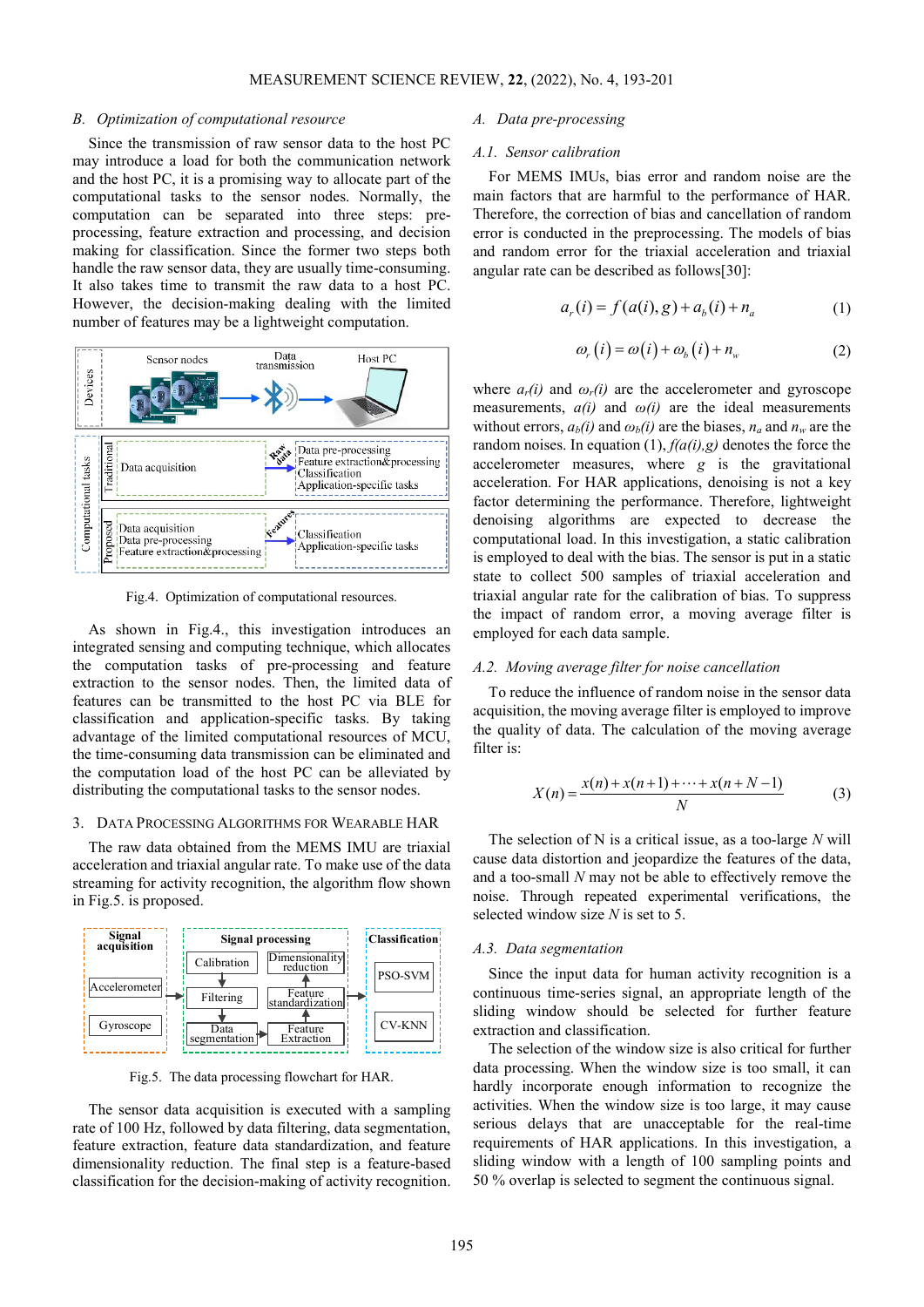#### *B. Feature extraction and dimensionality reduction*

# *B.1. Feature extraction*

The process of feature extraction should be able to retain the critical information that is contained in the data for HAR. The mainstream feature extraction methods for HAR may include time domain, frequency domain, and time-frequency domain methods. This investigation mainly uses the methods of time-domain feature extraction. For each dimension of data, 8 selected features including mean, standard deviation, maximum, minimum, range, kurtosis, skewness, and quartile are extracted for further processing. The dimension of the feature matrix is 96, which is the product of data channel 12 and the quantity of features 8.

## *B.2. Feature data standardization*

For the convenience of the following calculations, the scale of each feature in the feature vectors should be regulated within the same range. The processing of the feature vector in this step is named feature data standardization. Suppose the matrix of the feature vector is  $S_{n \times m}$  where there are *n* channels and each has *m* features, the standardization is implemented with formula (4) to convert the elements in the range [0,1].

$$
S_{ij}^* = \frac{S_{ij} - \overline{S}_j}{\sqrt{\text{var}(S_j)}}
$$
(4)

where standardized element  $s_{ij}$ <sup>\*</sup> is obtained by the original element  $s_{ij}$ , the average of the  $j<sup>th</sup>$  column, and the Root Mean Square (RMS) of *j th* column. The average and RMS of *j th* column can be obtained with (5) and (6).

$$
\overline{S}_j = \frac{1}{n} \sum_{i=1}^n S_{ij} \tag{5}
$$

$$
\text{var}(s_j) = \frac{1}{n-1} \sum_{i=1}^{n} (s_{ij} - \overline{s}_j)^2
$$
 (6)

#### *B.3. PCA-based feature dimensionality reduction*

The compression of feature dimension is another step before classification, which reduces the dimensionality of the high-dimension feature matrix and simplifies the calculation. In this investigation, the PCA is employed to reduce the standardized *m*-dimensional matrix to the *p*-dimensional using a transformation matrix. The purpose of PCA-based feature dimensionality reduction is to obtain the independently correlated data features to be used for classification.

Table 1. Accuracy of KNN with different quantities of principal components.

| Algorithm  | Qty of principal<br>components | Accuracy $(\% )$ |
|------------|--------------------------------|------------------|
| <b>KNN</b> | 15                             | 89 77            |
| <b>KNN</b> | 18                             | 92.05            |
| KNN        | 70                             | 9148             |

For the PCA-based dimensionality reduction in this investigation, the cumulative contribution of the principal components is shown in Fig.6. When the quantity of principal components is 18, the cumulative contribution reaches 92.03 %, which is acceptable for further classification.

Table 1. gives the relationship between the number of principal components and the accuracy of recognition for the KNN algorithm. When the quantity of principal components is 18, the accuracy of recognition reaches 92.05 %. In this investigation, the feature dimensionality of the feature set is reduced from 96 to 18.



Fig.6. Feature matrix dimensionality reduction.

#### *C. Classification algorithms*

The classification algorithms play an important role in the performance of HAR. The commonly used classification methods for HAR include decision tree, KNN, SVM, naive Bayes, etc. Among the methods, KNN is considered a simple and effective one, and SVM is considered a mature and efficient choice. The work of this investigation is based on SVM and KNN.

#### *C.1. Parameter optimization-based SVM*

As an efficient supervised learning algorithm, SVM is a binary classification model which defines a linear classifier with the largest interval in space. The basic idea of SVM is to classify linearly separable data through the optimal hyperplane and to maximize the geometric distance from the sample data on both sides of the hyperplane.

For the optimization of SVM, the kernel function parameters *ξ<sup>i</sup>* and penalty factor *C* are the key parameters to determine its performance. In this investigation, the Cross-Validation (CV) method and the PSO algorithm are used to automatically select the optimal *ξ<sup>i</sup>* and *C* to obtain the SVM classification model with the best performance.

In the CV method, the parameters *ξ<sup>i</sup>* and *C* are combined with a fixed step size within a certain value range. The training set data under different combinations of *ξ<sup>i</sup>* and *C* are divided into *K* groups. Each group of data is used as a test set, and the remaining *K*-1 groups of data are used as training sets. The average classification accuracy of the final test set for each combination is taken as the accuracy of this group of models. Then, compare the accuracy rate of the model under different combinations of *ξ<sup>i</sup>* and *C*, where the highest accuracy rate corresponds to the optimal *ξ<sup>i</sup>* and *C*.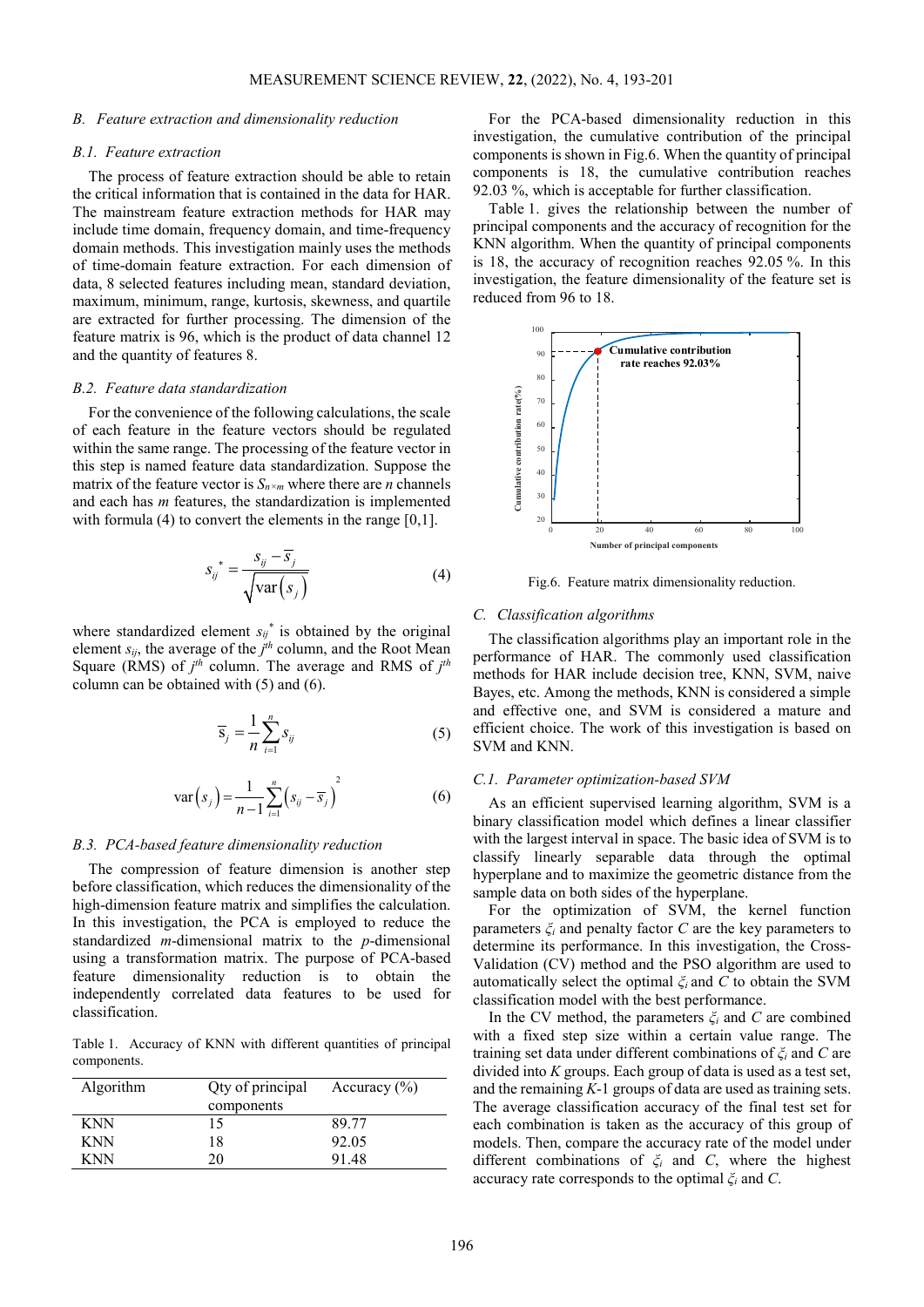The principles of PSO-SVM algorithm can be described as follows [31]. Suppose there is a swarm, of size *n*, each particle  $P(i)$  ( $i=1, 2, ..., n$ ) in the swarm is characterized by three parameters: (1) its current position  $p(i)$ , which refers to a candidate solution of the optimization problem at an iteration; (2) its velocity  $v(i)$  and (3) the best position  $p_b(i)$  identified during is past trajectory. Let  $p<sub>g</sub>(i)$  be the best global position identified by overall trajectories traveled by the particles of the swarm, the optimal position is obtained by one or more fitness functions. The particles moving in the searching process can be calculated with the following equations:

$$
v(i+1) = wv(i) + c_1r_1(i)[P_b(i) - p(i)]
$$
  
+
$$
+c_2r_2(i)[P_g(i) - p(i)]
$$
 (7)

$$
p(i+1) = p(i) + v(i+1)
$$
 (8)

where  $r_1(i)$  and  $r_2(i)$  are random variables from a uniform distribution in the range [0,1],  $w$  is the inertia weight, and  $c_1$ and *c2* are learning factors. Equation (7) is used to compute the velocity of particles in the swarm, and equation (8) is used to update the position of particles. Both equations (7) and (8) are iterated until the search process reaches a convergence criterion.

To carry out the classification of *k* human daily activities, a one-to-one multi-class strategy based on the combination of multiple SVM is selected, where the quantity of classifiers is  $k(k+1)/2$ . When the sample to be tested is input for classification, the outputs of the classifiers are counted and the category with the most votes is the activity class of the input sample. In this investigation, the outputs of the classifiers are the 10 pre-defined activity labels.

#### *C.2. CV-KNN*

Compared to SVM, KNN is a lazy learning algorithm that does not need a model training process. The samples to be tested are processed directly according to the principles of the KNN algorithm.

The construction of the KNN algorithm classification model includes three critical elements: distance measurement, finding the K value, and decision making. This investigation uses the Euclidean distance metric. Suppose there are two n dimension vectors  $x = (x1, x2, x3, \dots, xn)$  and  $y = (y1, y2, y3, \dots, yn)$ . The Euclidean distance can be calculated as follows:

$$
D(x, y) = \sqrt{\sum_{i=1}^{n} (x_i - y_i)^2}
$$
 (9)

For finding the *K* values, this investigation employs the *K*fold cross-validation. For decision making, the class of a sample is determined by the class of its *K* nearest neighbors.

# 4. EXPERIMENTAL STUDIES

To evaluate the proposed methods, the experimental studies are conducted with participants wearing the sensor nodes to repeat pre-defined activities. The activities chosen for the evaluation are the virtual writing of numbers 0-9 with the right hand in the air.

*A. Experimental Setup and Data Preparation*



Fig.7. Experimental setup.

In the experiment, 10 participants are recruited to perform the activities to evaluate the proposed system and methods. For the 10 participants, there are 5 males and 5 females, whose heights are  $170 \pm 10$  cm, weights are  $60 \pm 10$  kg, and ages are 23-26 years old.

As shown in Fig.7., the sensor nodes are mounted on the wrist and elbow of a participant. Each participant is requested to remain still for 2 seconds before starting and after finishing an activity. At the beginning of an activity, a participant is requested to stand straight with his/her left arm hanging down naturally and his/her right arm hanging flat. After standing still for about 2 seconds, the participant is requested to start to perform a virtual writing activity. After that, the participant needs to stand still for 2 seconds before completing the data collection. Each participant repeats the handwriting activities of numbers 0-9 for 5 times. The quantity of data generated in the experiment is 500 samples.

In the experiment, the sampling rate is 100 Hz and each sample contains data on the triaxial acceleration and triaxial angular rate. The pre-processing, feature extraction and standardization are completed with the MCU of the sensor nodes. The host PC then receives the feature data for classification via the BLE network. The host PC for the tests is Lenovo 80S1 with a quad-core CPU at 2.5GHz, 8GB RAM, and the software platform is MATLAB2020b in Windows 10 environment.

#### *B. Data preparation*

The multiple sensor nodes in a BAN work in an asynchronous way. They have their timing for data acquisition, preprocessing, feature extraction, and data transmission. The data from different nodes are integrated with the host PC. Since the preprocessing and feature extraction can be done in the sensor nodes, both the rate and the amount of data to transmit are largely decreased. Therefore, the delay in the sensor node can be neglected and the data from the multiple nodes can be combined into channel arrays with the host clock. The integrated data can be used for decision-making.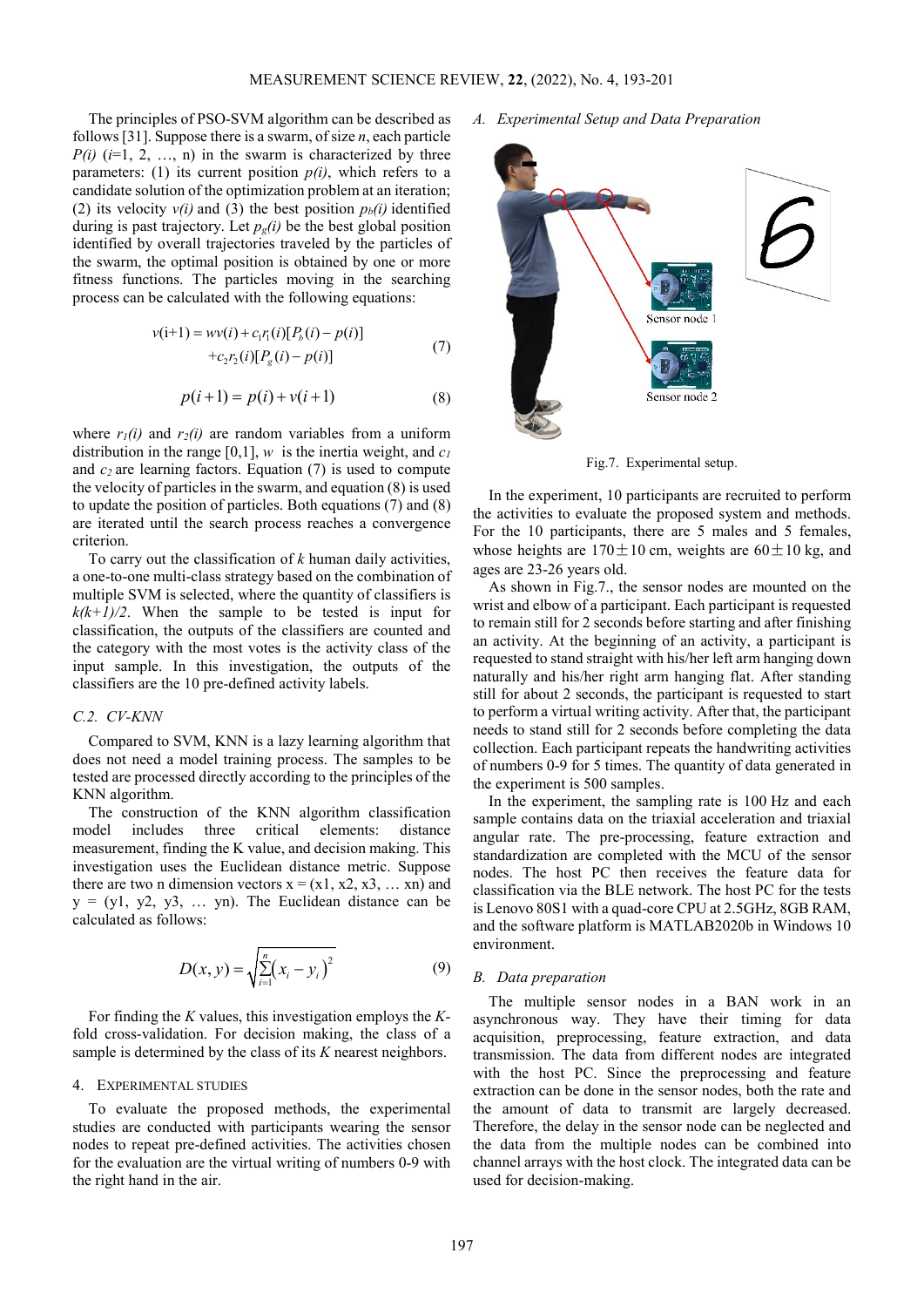The data sets that consist of the sensor data and their corresponding activity category tags are divided into two categories: the training set and the test set, which occupy 60 % and 40 %, respectively. There are differences in the different activities and the same activity for different people. To reduce this influence and obtain a more practical and effective model, the proportion of the training data for each activity in the data set is the same. Considering the differences in activities between participants, the percentage of samples for a certain participant in the training set and test set are identical. With the preprocessing, data segmentation, and feature extraction in Section 3, parameter-optimized SVM and KNN algorithms are expected for the classification of different activities. The kernel function parameters *ξ<sup>i</sup>* and penalty factor *C* are the key parameters to determine. Once the key parameters are determined, the test set is then input to the classifiers and the prediction results of the activity classification are obtained.

#### *C. Performance evaluation*

The purpose of the evaluation is to assess the performance of CV-KNN, CV-SVM, and PSO-SVM for HAR. The key indicators to evaluate the classifiers are accuracy (Acc), precision (P), and recall (R), which are calculated as follows:

$$
Acc = \frac{TP + TN}{TP + TN + FP + FN}
$$
 ( )

$$
P = \frac{TP}{TP + FP}
$$
 ( )

$$
R = \frac{TP}{TP + FN} \tag{}
$$

where *TP*, *TN*, *FP*, and *FN* represent true positive, true negative, false positive, and false negative, respectively.

# *C.1. Evaluation of the classifiers*

The confusion matrix and parameters of accuracy, precision, and recall are provided to evaluate the classifiers. The *Acc*, *P*, and *R* of the CV-KNN are given in Table 2., and that of CV-SVM and POS-SVM are given in Table 3.

Table 2. Evaluation of CV-KNN classifiers.

| <b>Methods</b> | Acc $(\% )$ | P(0)  | (0)   |
|----------------|-------------|-------|-------|
| 3-fold KNN     | 92.05       | 92.26 | 95 13 |
| 5-fold KNN     | 89.77       | 90.38 | 93.05 |
| 10-fold KNN    | 94.89       | 95.20 | 95.81 |

Table 3. Evaluation of CV-SVM and PSO-SVM classifiers.

| Methods     | Acc $(\% )$ | P(%)  | R(%)  |
|-------------|-------------|-------|-------|
| 3-fold SVM  | 98.86       | 98.79 | 98.70 |
| 5-fold SVM  | 98.86       | 98.79 | 98.70 |
| 10-fold SVM | 98.86       | 98.79 | 98.70 |
| PSO-SVM     | 99 20       | 99.41 | 99 47 |

Table 2. gives the accuracy, precision, and recall of the 3-fold, 5-fold, and 10-fold CV-KNN classifiers. It is clear that the 10-fold CV-KNN outperforms its peers in all the parameters. Table 3. gives the parameters of the 3-fold SVM, 5-fold SVM, 10-fold SVM, and PSO-SVM. The accuracy, precision, and recall of the PSO-SVM are 99.20 %, 99.41 %, and 99.47 %, which outperforms the other three SVM and the CV-KNN classifiers. Among all the classifiers for the evaluation, PSO-SVM has been the most competitive choice.

## *C.2. Confusion matrix of different classifiers*

The confusion matrixes of the CV-KNN and CV-SVM classifiers are shown in Fig.8. The parameter optimizationbased SVM algorithms give fewer prediction errors than the CV-KNN algorithms. Among them, the PSO-SVM shows the best performance in the confusion matrix.



Fig.8. Confusion matrix of KNN and SVM

# *D. Results and evaluation*

#### *D.1. Classification performance for HAR*

The accuracy and algorithm operation time are obtained to evaluate the performance of classifiers for HAR, which are given in Table 4.

From the results, the activity recognition accuracy of PSO-SVM is 99.20 %, which is better than CV-SVM at 98.86 % and CV-KNN at 94.89 %. The operation time of PSO-SVM for decision-making is 9.23 ms, which also outperforms the other two counterparts.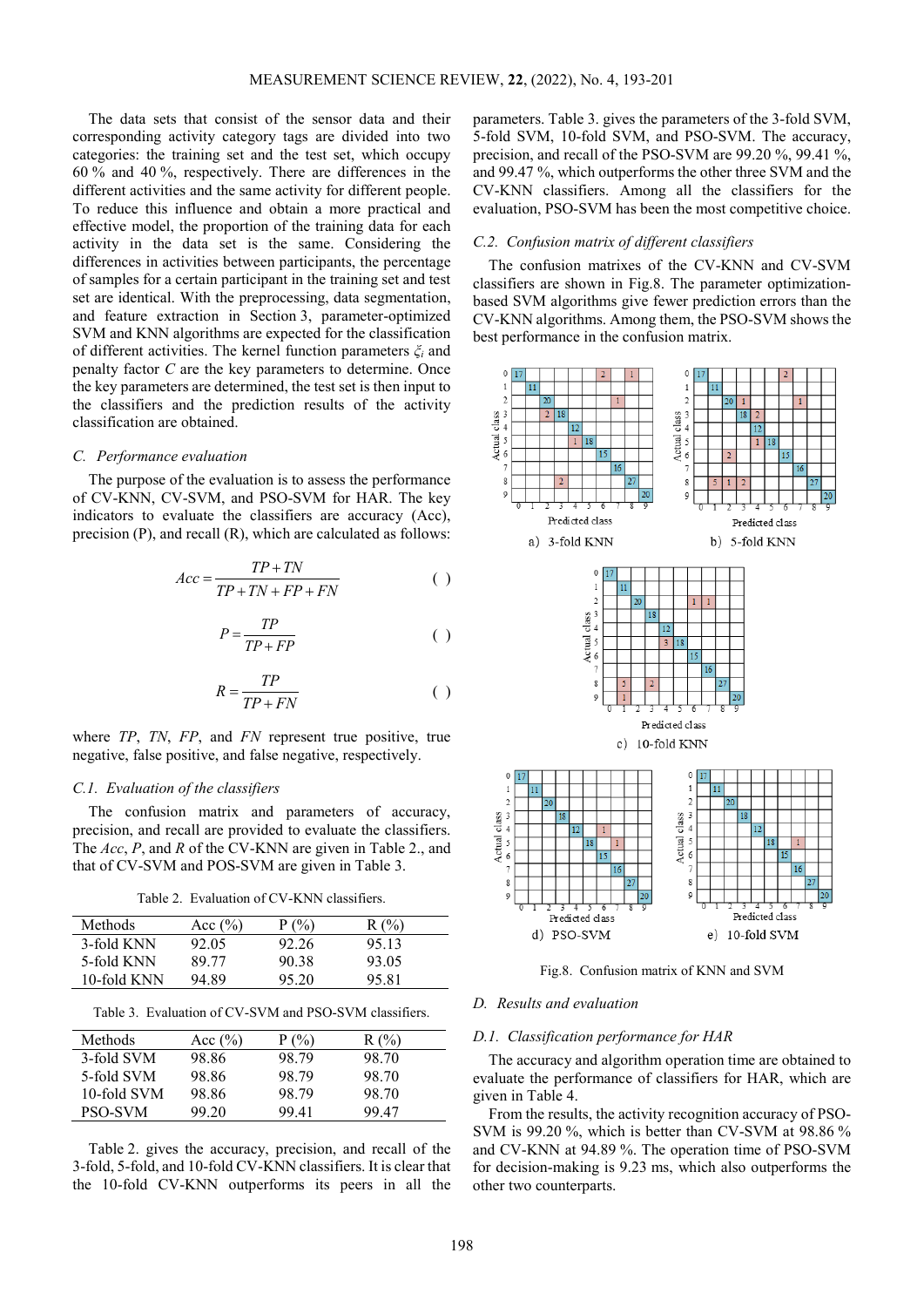Table 4. Comparision of different classification algorithms in accuracy and operation time

| Algorithms     | Accuracy $(\% )$ | <b>Operation Time</b> |
|----------------|------------------|-----------------------|
|                |                  | (ms)                  |
| <b>CV-KNN</b>  | $94.89\pm0.00$   | $1493\pm244$          |
| <b>CV-SVM</b>  | $98.86 \pm 0.00$ | $11.85 \pm 1.31$      |
| <b>PSO-SVM</b> | $99.20 \pm 0.55$ | $9.23 \pm 0.74$       |

#### *D.2. Evaluation of single- and dual-sensor nodes network*

To evaluate the contribution of the triaxial accelerometer and triaxial gyroscope and demonstrate the superiority of the multiple nodes system. The performance of the HAR system with accelerometer, gyroscope, and both accelerometer and gyroscope are given in Table 5.

Table 5. Accuracy and operation time of HAR systems with different sensor signals.

| <b>Sensors</b> | Accuracy $(\% )$ | Operation       |
|----------------|------------------|-----------------|
|                |                  | Time (ms)       |
| Accelerometer  | $85.00 \pm 1.08$ | $9.02\pm0.64$   |
| Gyroscope      | $93.31 \pm 0.56$ | $9.06\pm0.84$   |
| Acc & Gyro     | $99.20 \pm 0.55$ | $9.23 \pm 0.74$ |

From Table 5., the system with both accelerometer and gyroscope can provide more features of the activities, and therefore provide higher accuracy of recognition. From Table 6, it is evident that the system with a dual-sensor node's network can provide higher accuracy than a single node. There is no big difference in operation time since the timeconsuming computations are distributed to the sensor nodes.

Table. 6. Accuracy and operation time of single-sensor node and dual-sensor nodes network.

| Sensor nodes         | Accuracy<br>$\%$ | <b>Operation Time</b><br>(ms) |
|----------------------|------------------|-------------------------------|
| Single-node on wrist | $98.18 \pm 0.59$ | $9.54 \pm 1.35$               |
| Single-node on elbow | $97.61 \pm 0.96$ | $9.21 \pm 0.77$               |
| Dual-node on wrist   | $99.20 \pm 0.55$ | $9.23 \pm 0.74$               |
| and elbow            |                  |                               |

There are related studies of IMU-based HAR reported in the literature, such as CNN based method for daily activities including walking, upstairs, downstairs, sitting, standing, and lying with an accuracy of 93.77 % [12], least-square SVM for 10 daily activities and 11 sports activities with accuracies of 98.23 % and 99.55 % respectively [22], kernel extreme learning machine for 5 dynamic daily activities and 1 static activity with an accuracy of 98.69 % [23], and CNN for 18 kinds of sports activities with an accuracy of 96.2 % [12]. Although the results are obtained with different sensors devices, activities, and experimental settings, the accuracy of the methods presented in this investigation is competitive.

# 5. CONCLUSION

A miniaturized wearable HAR sensor node architecture integrating MEMS-IMU, MCU, and BLE for an unobtrusive wearable body area sensing network is proposed. To reduce the transmission time of raw sensor data and relieve the computational burden of the host machine, the computational tasks of pre-processing and feature extraction are distributed in the sensor nodes and the classification and applicationspecific tasks are allocated to the host machine. The CV-KNN and PSO-SVM classification algorithms are employed for decision-making. By mounting two sensor nodes on the wrist and elbow, the motions of virtual writing of numbers 0-9 with a hand in the air are chosen as the activity for experimental studies. The proposed hardware and algorithm system is tested in the experimental studies with 10 participants each repeating the 10 virtual writings 5 times. The results demonstrate that the proposed hardware/software co-design for integrated sensing and computing can successfully achieve the wearable HAR functions, and the PSO-SVM outperforms the peer algorithms in accuracy and operation time. The low-power wearable sensor network-based HAR system presented in this paper can find potential application in a smart home for intelligent home appliance control, in rehabilitation for patient health recovery evaluation, and in sports assistance for kinematic analysis of human body parts in sports.

# ACKNOWLEDGMENT

The work presented in this paper was supported by the Department of Human Resources and Social Security of Hebei Province under Grants E2019050014 and C20190324, the National Natural Science Foundation of China (NSFC) under Grant 51805143, and the Natural Science Foundation of Hebei province under Grant E2019202131. The authors would like to thank the volunteers who participated in the experiments and made the research work possible.

# **REFERENCES**

- [1] Zhang, F. (2020). Human-computer interactive gesture feature capture and recognition in virtual reality. *Ergonomics in Design: The Quarterly of Human Factors Applications,* 29 (2), 9-25. <https://doi.org/10.1177%2F1064804620924133>
- [2] Wang, Y., Chen, M., Wang, X., Chan, R., Li, W. (2018). IoT for next generation racket sports training. *IEEE Internet of Things Journal,* 5 (6), 4558-4566. <https://doi.org/10.1109/JIOT.2018.2837347>
- [3] Wang, L., Sun, Y., Li, Q., Liu, T., Yi, J. (2020). Two shank-mounted IMUs-based gait analysis and classification for neurological disease patients. *IEEE Robotics and Automation Letters,* 5 (2), 1970-1976. <https://doi.org/10.1109/LRA.2020.2970656>
- [4] Debes, C., Merentitis, A., Sukhanov, S., Niessen, M., Fangiadakis, N., Bauer, A. (2016). Monitoring activities of daily living in smart homes: Understanding human behavior. *IEEE Signal Processing Magazine,* 33 (2), 81-94.

<https://doi.org/10.1109/MSP.2015.2503881>

[5] Wang, J., Chen, Y., Hao, S., Peng X.H., Hu, L.S. (2019). Deep learning for sensor-based activity recognition: A survey. *Pattern Recognition Letters,* 119, 3-11. <https://doi.org/10.1016/j.patrec.2018.02.010>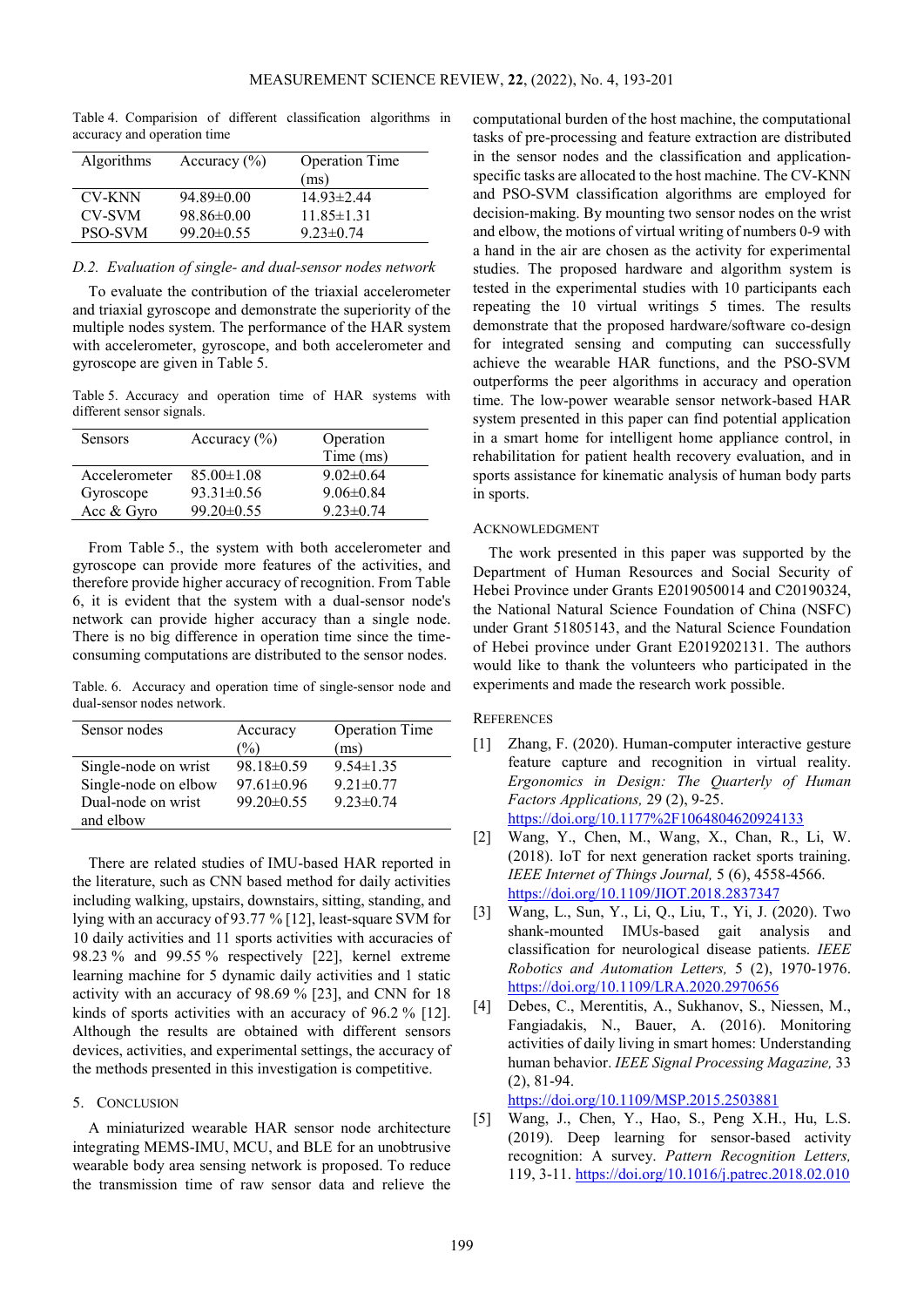[6] Yang, D., Huang, J., Tu, X., Ding, G.Z., Shen, T., Xiao, X.L. (2019). A wearable activity recognition device using Air-pressure and IMU sensors. *IEEE Access,* 7, 6611-6621.

<https://doi.org/10.1109/ACCESS.2018.2890004>

- [7] Oniga, S., József, S. (2015). Optimal recognition method of human activities using artificial neural networks. *Measurement Science Review,* 15 (6), 323- 327. <https://doi.org/10.1515/msr-2015-0044>
- [8] Yan, H., Zhang, Y., Wang, Y.J., Xu, K.L. (2020). WiAct: A passive WIFI-based human activity recognition system. *IEEE Sensors Journal,* 20 (1), 296- 305. <https://doi.org/10.1109/JSEN.2019.2938245>
- [9] Han, J.S., Ding, H., Qian, C., Xi, W., Wang, Z., Jiang, Z.P., Shangguan, L.F., Zhao, J.Z. (2016). CBID: A customer behavior identification system using passive tags. *IEEE/ACM Transactions on Networking,* 24 (5), 2885-2898.

<https://doi.org/10.1109/TNET.2015.2501103>

- [10] Rahaman, H., Dyo, V. (2021). Tracking human motion direction with commodity wireless networks. *IEEE Sensors Journal,* 21 (20), 23344-23351. <https://doi.org/10.1109/JSEN.2021.3111132>
- [11] Mekruksavanich, S., Hnoohom, N., Jitpattanakul, A. (2018). Smartwatch-based sitting detection with human activity recognition for office workers syndrome. In *2018 International ECTI Northern Section Conference on Electrical, Electronics, Computer and Telecommunications Engineering*. IEEE, 160-164. <https://doi.org/10.1109/ECTI-NCON.2018.8378302>
- [12] Mekruksavanich, S, Jitpattanakul, A. (2020). Smartwatch-based human activity recognition using hybrid LSTM network. In *2020 IEEE Sensors Conference*. IEEE, 1-4. [https://doi.org/10.1109/SENSORS47125.2020.927863](https://doi.org/10.1109/SENSORS47125.2020.9278630) [0](https://doi.org/10.1109/SENSORS47125.2020.9278630)
- [13] Li, Y., Zhao, K., Duan, M.C., Shi, W., Lin, L.L., Cao, X.Y., Liu, Y., Zhao, J.Z. (2020). Control your home with a smartwatch. *IEEE Access,* 8, 131601-131613. <https://doi.org/10.1109/ACCESS.2020.3007328>
- [14] Guo, J.Q., Zhou, X., Sun, Y.C., Ping, G., Zhao, G.X., Li, Z.R. (2016). Smartphone-based patients' activity recognition by using a self-learning scheme for medical monitoring. *Journal of Medical System,* 40 (6), 140. <https://doi.org/10.1007/s10916-016-0497-2>
- [15] Ramanujam, E., Perumal, T., Padmavathi, S. (2021). Human activity recognition with smartphone and wearable sensors using deep learning techniques: A review. *IEEE Sensors Journal,* 21 (12), 13029-13040. <https://doi.org/10.1109/JSEN.2021.3069927>
- [16] Masoud, M.Z., Jaradat, Y., Manaarah, A., Jannoud, I. (2019). Sensors of smart devices in the internet of everything (IoE) era: Big opportunities and massive doubts. *Journal of Sensors,* 2019, 6514520. <https://doi.org/10.1155/2019/6514520>
- [17] Irene, S., Shwetha, N.M., Haribabu, P., Pitchiah, R. (2015). Development of ZigBee triaxial accelerometer based human activity recognition system. In *IEEE International Conference on Computer and Information Technology*. IEEE, 1460-1466. [https://doi.org/10.1109/CIT/IUCC/DASC/PICOM.201](https://doi.org/10.1109/CIT/IUCC/DASC/PICOM.2015.357) [5.357](https://doi.org/10.1109/CIT/IUCC/DASC/PICOM.2015.357)
- [18] Yen, T., Liao, J.X., Huang, Y.K. (2020). Human daily activity recognition performed using wearable inertial sensors combined with deep learning algorithms. *IEEE Access,* 8, 174105-174114. <https://doi.org/10.1109/ACCESS.2020.3025938>
- [19] Santoyo-Ramón, J.A., Casilari, E., Cano-García, J.M. (2018). Analysis of a smartphone-based architecture with multiple mobility sensors for fall detection with supervised learning. *Sensors,* 18 (4), 1155. <https://doi.org/10.3390/s18041155>
- [20] Li, H., He, X., Chen, X., Fang, Y.Y., Fang, Q. (2019). Wi-motion: A robust human activity recognition using WIFI signals. *IEEE Access,* 7, 153287-153299. <https://doi.org/10.1109/ACCESS.2019.2948102>
- [21] Mellal, L., Laghrouche, M., Bui, H.T. (2017). Field programmable gate array (FPGA) respiratory monitoring system using a flow microsensor and an accelerometer. *Measurement Science Review,* 17 (2), 61-67. <https://doi.org/10.1515/msr-2017-0008>
- [22] Hsu, Y.L., Yang, S.C., Chang, C.H., Lai, H.C. (2018). Human daily and sport activity recognition using a wearable inertial sensor network. *IEEE Access,* 6, 31715-31728.

<https://doi.org/10.1109/ACCESS.2018.2839766>

- [23] Tian, Y.M., Zhang, J., Li, L.P., Liu, Z.J. (2021). A novel sensor-based human activity recognition method based on hybrid feature selection and combinational optimization. *IEEE Access,* 9, 107235-107249. <https://doi.org/10.1109/ACCESS.2021.3100580>
- [24] Hassan, M.M., Uddin, M.Z., Mohamed, A., Almogren, A. (2018). A robust human activity recognition system using smartphone sensors and deep learning. *Future Generation Computer Systems,* 81, 307-313. <https://doi.org/10.1016/j.future.2017.11.029>
- [25] Janarthanan, R., Doss, S., Baskar, S. (2020). Optimized unsupervised deep learning assisted reconstructed coder in the on-nodule wearable sensor for human activity recognition. *Measurement,* 164 (3), 108050. <https://doi.org/10.1016/j.measurement.2020.108050>
- [26] Iloga, S., Bordat, A., Kernec, J.L., Romain, O. (2021). Human activity recognition based on acceleration data from smartphones using HMMs. *IEEE Access,* 9, 139336-139351.

<https://doi.org/10.1109/ACCESS.2021.3117336>

[27] Coelho, Y.L., Santos, F., Frizera-Neto, A., Bastos-Filho, T.F. (2021). Lightweight framework for human activity recognition on wearable devices. *IEEE Sensors Journal,* 21 (21), 24471-24481. <https://doi.org/10.1109/JSEN.2021.3113908>